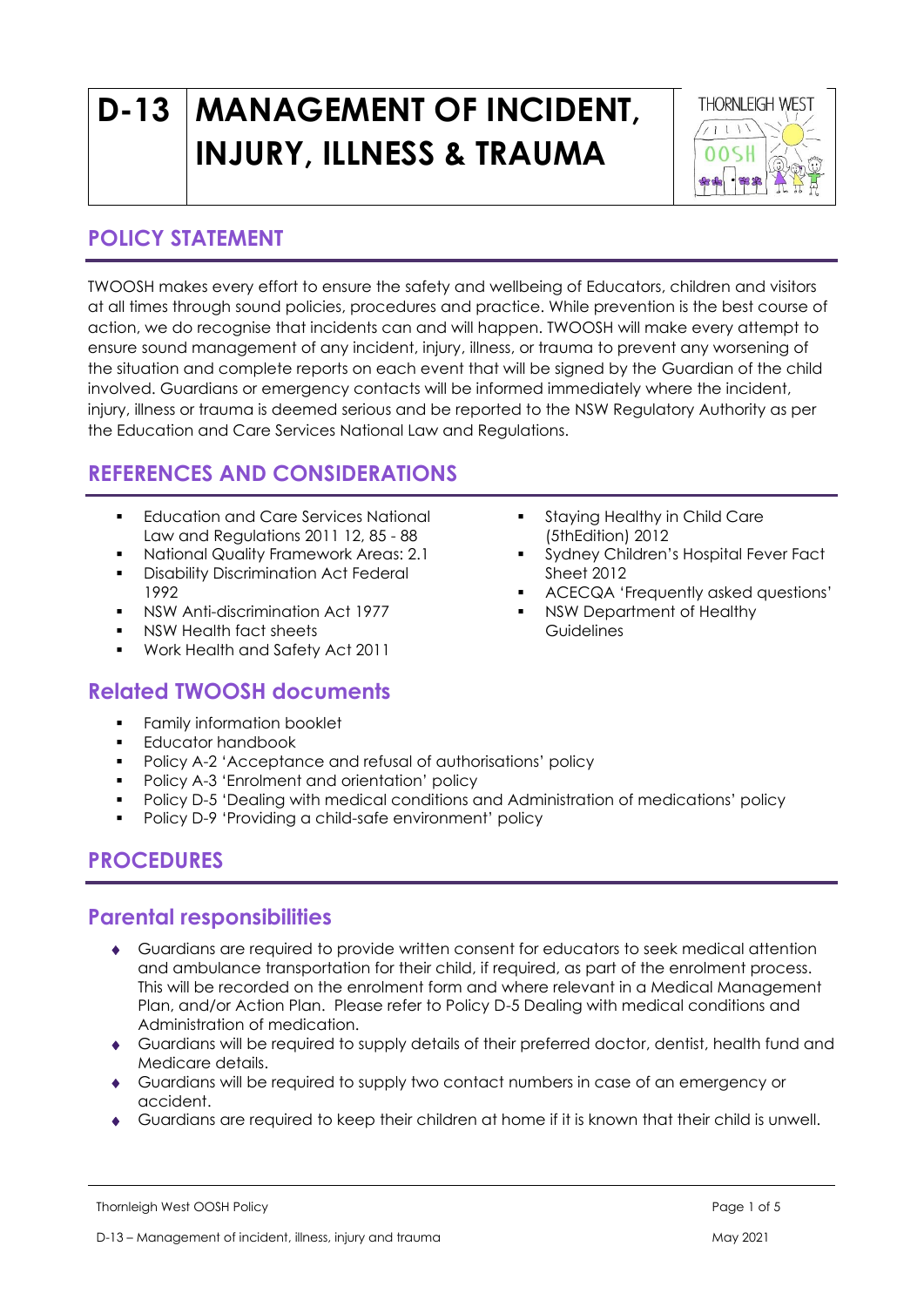Guardians are required to pick their children up from TWOOSH if they become unwell while at TWOOSH.

# **Incident, injury or trauma to a child whilst in the service**

- If a child, educator or visitor has an accident while at TWOOSH, an educator who holds a first aid certificate will attend to them immediately.
- Anyone injured will be kept under adult supervision until they recover, and an authorised person takes charge of them.
- In the case of a major incident, injury, illness or trauma at TWOOSH requiring more than basic first aid, these steps will be followed:
- 1. The first aid staff member will assess the injury and decide whether the injured person needs to be attended to by a doctor or whether an ambulance should be called. The Responsible person and Director must be notified immediately, and the Management Committee will be advised within 24 hours.
- 2. If the injury is serious, the first priority is to get immediate medical attention. Guardians or emergency contacts should be notified as soon as is practical. Any difficulty reaching emergency contacts should not delay the organisation of medical treatment.
- 3. The Educator will attend to the injured person and apply first aid as required and as training allows.
- 4. Educators will ensure that disposable gloves are used for any contact with blood or bodily fluids as per the infectious disease policy.
- 5. Educators will stay with the child until suitable help arrives, or further treatment taken.
- 6. Educators will comfort and reassure the child, and assure them that their guardians have been called.
- 7. If an ambulance is required and the child is taken to hospital, an educator will accompany the child and take the child's enrolment form and incident form/notes with them. Any relevant Medical Plans or action plans should also be taken.
- 8. Complete TWOOSH incident, injury, trauma and illness record and a serious incident report for the regulatory authority as soon as possible.
- 9. The completed incident, Injury, Illness, and Trauma forms are kept electronically in the child's file. Any reports made to the regulatory authority will be copied and filed in a separate folder to be kept in the office.

#### **The Responsible Person will:**

- Notify Guardian or emergency contact person immediately regarding what happened and the action that is being taken including clear directions of where the child is being taken (e.g. hospital). Every effort must be made not to cause panic; only minimal details regarding the extent of the injuries should be given until they speak to medical professionals.
- Ensure that all blood or bodily fluids are cleaned up in a safe manner.
- Ensure that anyone who has come in contact with any blood or bodily fluids washes their hands and any other contaminated part of their body in warm soapy water.
- Try to reassure the other children and keep them calm, keeping them informed about what is happening, and away from the child.Ensure Educator and child ratios are maintained.
- Accidents which result in serious incident, injury, illness and trauma (including death) to a child must be reported to the following (depending on the incident):
	- The ambulance service
	- The police
	- Family or emergency contact
	- Regulatory Authority
	- Children's guardian

Thornleigh West OOSH Policy Page 2 of 5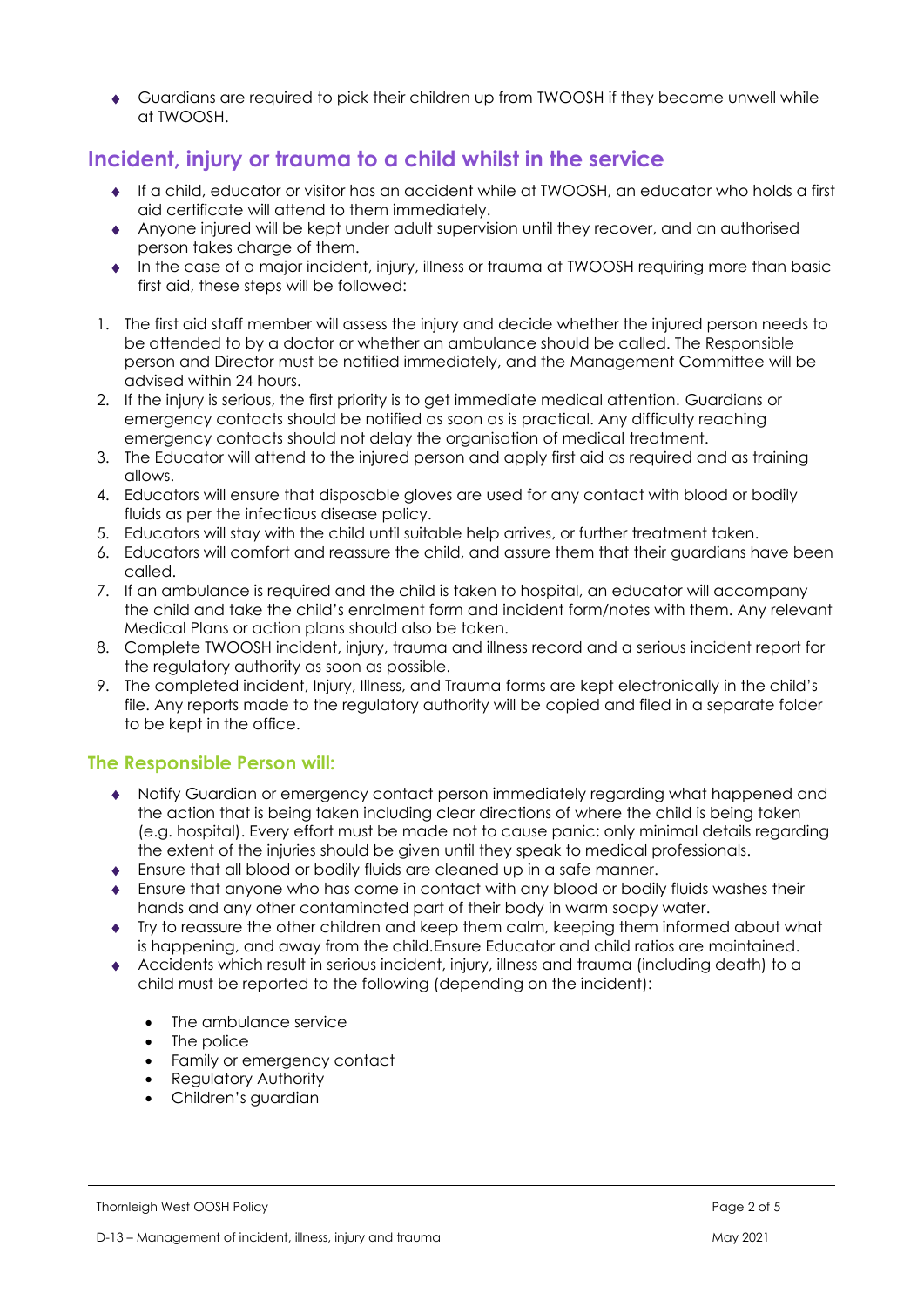# **How to decide if an injury, trauma or illness is a 'serious incident'?**

An incident, injury, trauma or illness will be regarded by TWOOSH as a 'serious incident' if more than basic first aid was needed. If the advice of a medical practitioner was sought or the child attended hospital in connection with the incident, injury, trauma or illness, the child may also experience trauma as a result of reoccurring behaviours or trauma as a result of dietary needs being neglected, then the incident is considered 'serious' and the regulatory authority must be notified using form SI01 within 24 hours after the incident, as well as the children's guardian.

#### **Serious injury to a child or Educator whilst attending TWOOSH**

- Educators should inform the guardians that the injury is serious and refer them to the medical facility (i.e. hospital) where the child has been taken for further information.'
- This information should be provided in a calm and sensitive manner.
- In the instance where a head injury has occurred, pain relieving medication will not be administered. Guardians will be made aware that pain relieving medication may mask other symptoms. Medical attention will be sought as necessary. Natural methods to reduce bumps and headaches will be used, for example, ice packs, and lying the child down.
- $\bullet$  In the event of a serious incident, all other children should be removed away from the scene and if necessary, guardians contacted for early pick up of their children. The children should be reassured and notified only that a serious incident has occurred.
- The Director must also contact the NSW Regulatory Authority as soon as possible and within 24 hours to report the incident. TWPS and Network of Community Activities can be contacted to seek additional support, resources or advice.
- Educators within TWOOSH must be prepared to handle all incidents in a professional and sensitive manner. In the event of tragic circumstances such as the death of a child or Educator, the Educators will follow guidelines as set out below to minimise trauma to the remaining Educators and children in TWOOSH.

## **Death of a child or educator whilst attending TWOOSH**

- TWOOSH will notify the guardian or emergency contact person that a serious incident has happened and advise them to contact the relevant medical agency. Only a qualified medical practitioner can declare that a person is deceased, therefore Educators should ensure the guardians are only advised that the injury is serious and refer them to the medical agency (i.e. hospital) where the child has been taken.
- This information should be provided in a calm and sensitive manner.
- The site of the incident should be preserved. Educators should take care not to clean, tidy, remove blood or fluids or otherwise interfere with the site, and prevent others doing so, until police have advised that this can be done.
- All other children should be removed away from the scene and if necessary, guardians contacted for early pick up of children. The children should be reassured and notified only that a serious incident has occurred.
- Director will make contact with TWPS to liaise with them regarding the school's response to the event.
- The Director must also contact the NSW Regulatory Authority as soon as possible and within 24 hours to report the incident. TWPS and Network of Community Activities should be contacted to seek additional support, resources or advice.

Thornleigh West OOSH Policy Page 3 of 5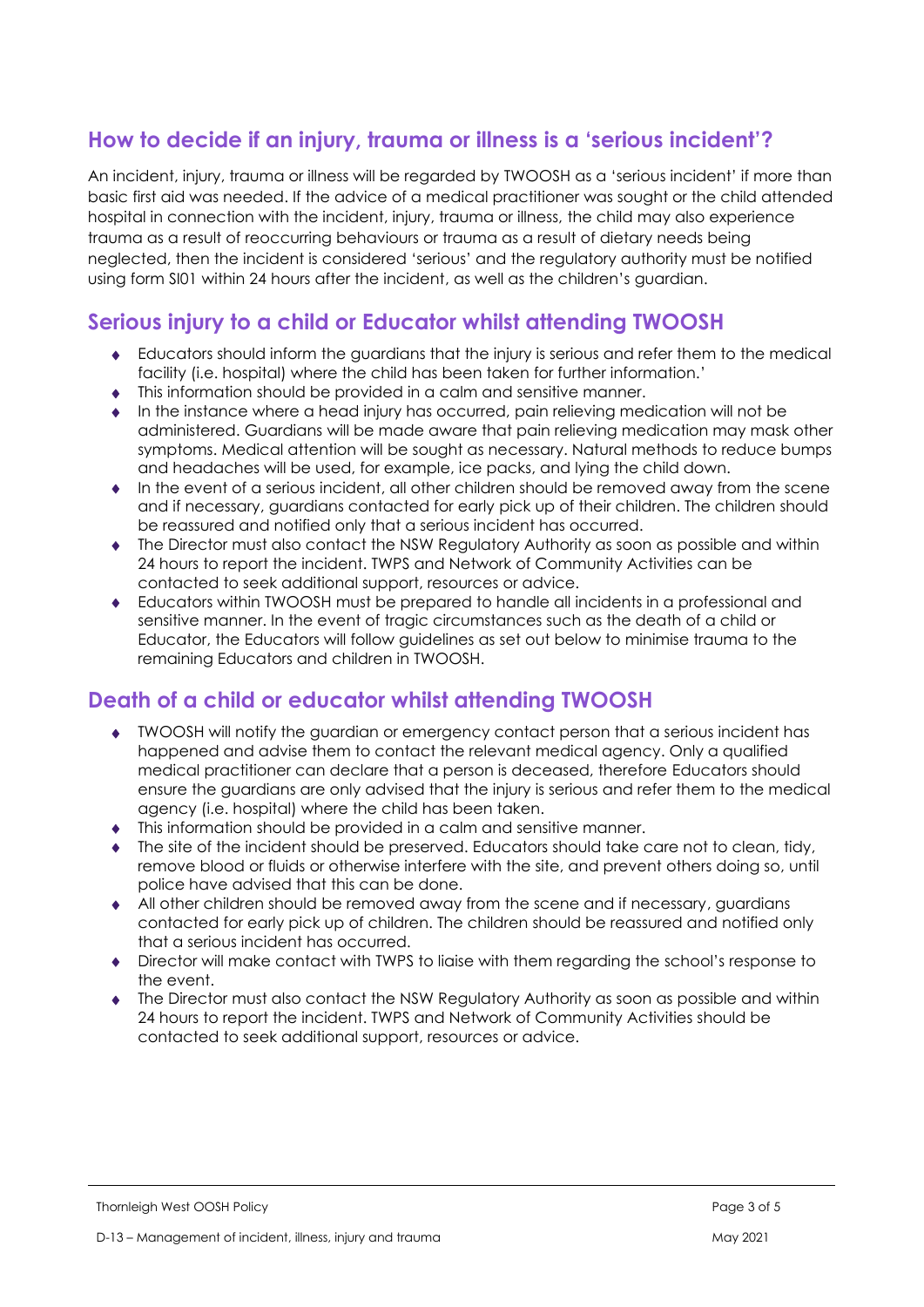# **Reporting of Serious Incident, Injury and Trauma**

- All serious incidents, injury, illness or trauma will be recorded within 24 hours of the event occurring. The child's family or emergency contact must be notified of any accident or injury that has occurred to the child as soon as possible.
- $\bullet$  The Director is responsible for ensuring that, in the event of a serious incident, the regulatory authority is advised in writing using designated forms downloadable from the website (Notification of Serious incident form SI01) and that the Children's Guardian is notified. The Management Committee will also be notified within 24 hours along with the Principal.
- It may not be until sometime after the incident that it becomes apparent that an incident was serious. If that occurs, the Director must notify the regulatory authority within 24 hours of becoming aware that the incident was serious.
- All incident, injury, trauma and illness records are filed and kept by TWOOSH until the child turns 25. If it is related to a death of a child, the record must be kept for 7 years. These records are kept in our long-term storage area & electronically.

#### **Illness**

- Guardians are advised upon enrolment and in regular reminders not to bring sick children to TWOOSH and to arrange prompt pick up of children who are unwell.
- If a child becomes ill at TWOOSH, all care and consideration will be given to comfort the child and minimise the risk of cross infection until the child is pick up by the guardian or emergency contact.
- A child or adult will be considered sick if they:
	- Sleep at unusual times, or is lethargic
	- Has a fever over **38°C**
	- Is crying constantly from discomfort
	- Vomits or has diarrhoea<br>• Is in need of constant or
	- Is in need of constant one-to-one care
	- Has symptoms of an infectious disease
	- Has had a reaction to an allergen.
	- Or states they are feeling unwell
- If a child becomes ill at TWOOSH, the guardians will be contacted to take the child home. Where the guardian is unavailable, emergency contacts will be called to ensure the child is picked up from TWOOSH promptly.
- The child who is ill will be comforted, cared for and placed in a quiet isolated area with adult supervision until the child's guardianor other authorised adult takes them home.
- ◆ For a child with fever (temperature of 38°C or higher), methods will be employed to bring the child's temperature down until the guardian arrives or help is sought. Such methods include removing excess clothing as required, giving clear fluids, and making the child comfortable until they go home.
- If a child's temperature is **38°C** or higher, Educators will contact guardians via phone to pick up their child from TWOOSH.
- A child cannot be administered Panadol/paracetamol or any other type of medication without a medical plan in place with a Medical Administration form completed to assist with managing the specific medical condition. Doctor's letters are required in this case. The Panadol/paracetamol or fever-relieving medicine must be supplied by the guardian in the original packaging with child's name and dosage recorded on the label. This medication can be kept along with the plan at TWOOSH (Regulation 92). guardians will still be called to pick up the child, and if their condition does not change, an ambulance may be called.
- If temperature hits 39°C and cannot be brought down without the use of a fever-relieving medication and their guardians cannot be contacted, the situation will be deemed serious and an ambulance will be called for the child.
	- If an Educator becomes ill or develops symptoms at TWOOSH they can return home if able or the Responsible person will organise their emergency contact to pickthem up.